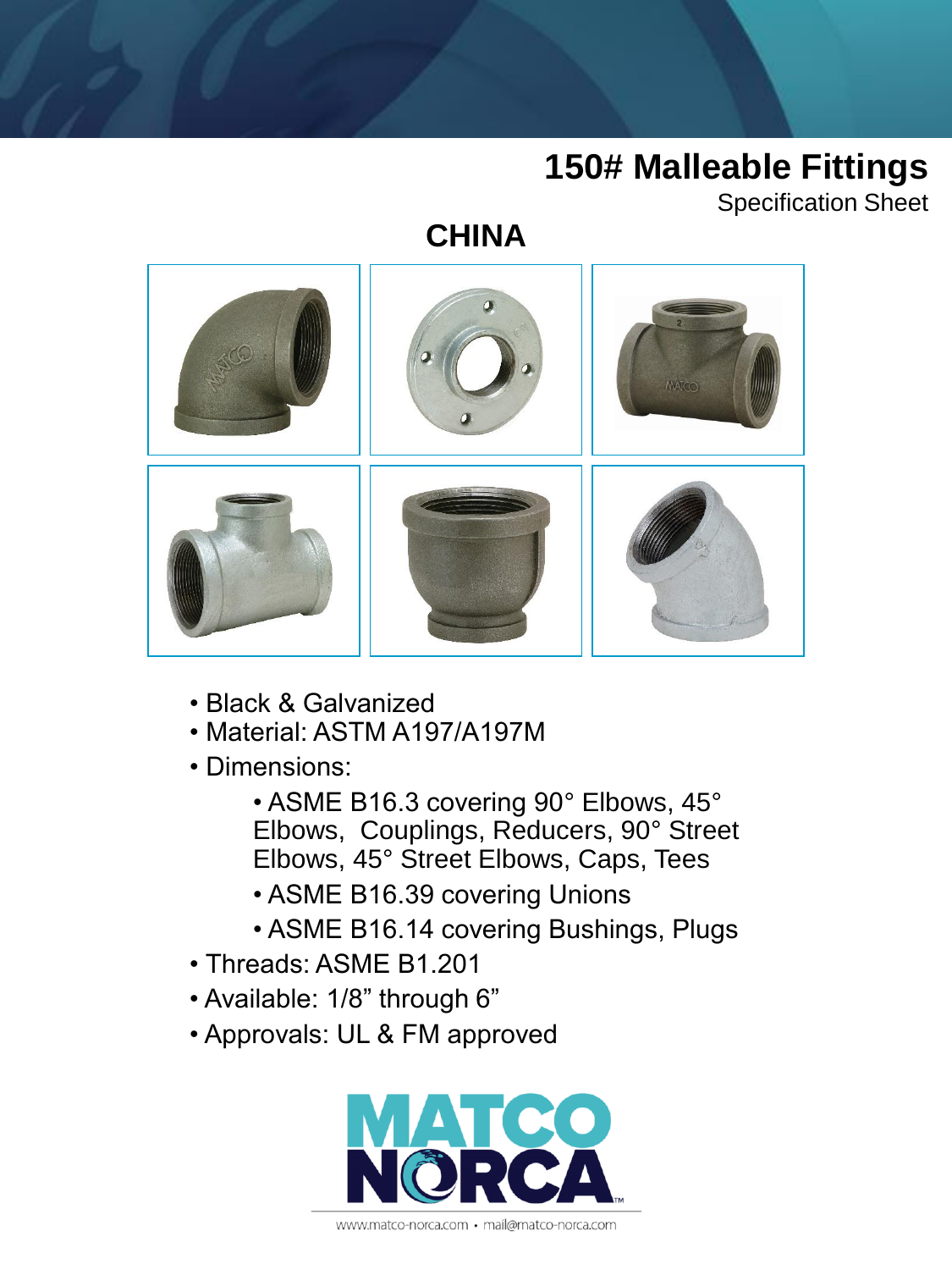Specification Sheet



| <b>Size</b>    | 1/8       | 1/4            | 3/8            | 1/2       | 3/4  | 1    |
|----------------|-----------|----------------|----------------|-----------|------|------|
| A              | 0.69      | 0.81           | 0.95           | 1.12      | 1.31 | 1.50 |
| <b>Size</b>    | $1 - 1/4$ | $1 - 1/2$      | $\overline{2}$ | $2 - 1/2$ | 3    | 4    |
| $\overline{A}$ | 1.75      | 1.94           | 2.25           | 2.70      | 3.08 | 3.79 |
| <b>Size</b>    | 5         | $6\phantom{1}$ |                |           |      |      |
| A              | 4.50      | 5.13           |                |           |      |      |

**45 Elbow**



| <b>Size</b> | 1/8       | 1/4            | 3/8            | 1/2       | 3/4  | 1    |
|-------------|-----------|----------------|----------------|-----------|------|------|
| A           | 0.63      | 0.73           | 0.80           | 0.88      | 0.98 | 1.12 |
| <b>Size</b> | $1 - 1/4$ | $1 - 1/2$      | $\overline{2}$ | $2 - 1/2$ | 3    | 4    |
| A           | 1.29      | 1.43           | 1.68           | 1.95      | 2.17 | 2.61 |
| <b>Size</b> | 5         | $6\phantom{1}$ |                |           |      |      |
| A           | 3.05      | 3.46           |                |           |      |      |

### **90 Street Elbow**



## **Size 1/8 1/4 3/8 1/2 3/4 1** A 0.69 0.81 0.95 1.12 1.31 1.50 B 1.00 1.19 1.44 1.62 1.89 2.14 **Size 1-1/4 1-1/2 2 2-1/2 3 4** A 1.75 1.94 2.25 2.70 3.08 3.79 B 2.45 2.69 3.26 3.86 4.52 5.69

### **45 Street Elbow**



| <b>Size</b> | 1/8       | 1/4       | 3/8            | 1/2       | 3/4  | 1    |
|-------------|-----------|-----------|----------------|-----------|------|------|
| A           | 0.63      | 0.73      | 0.80           | 0.88      | 0.98 | 1.12 |
| B           | 0.83      | 0.94      | 1.03           | 1.15      | 1.29 | 1.47 |
|             |           |           |                |           |      |      |
| <b>Size</b> | $1 - 1/4$ | $1 - 1/2$ | $\overline{2}$ | $2 - 1/2$ | 3    | 4    |
| A           | 1.29      | 1.43      | 1.68           | 1.95      | 2.17 | 2.61 |

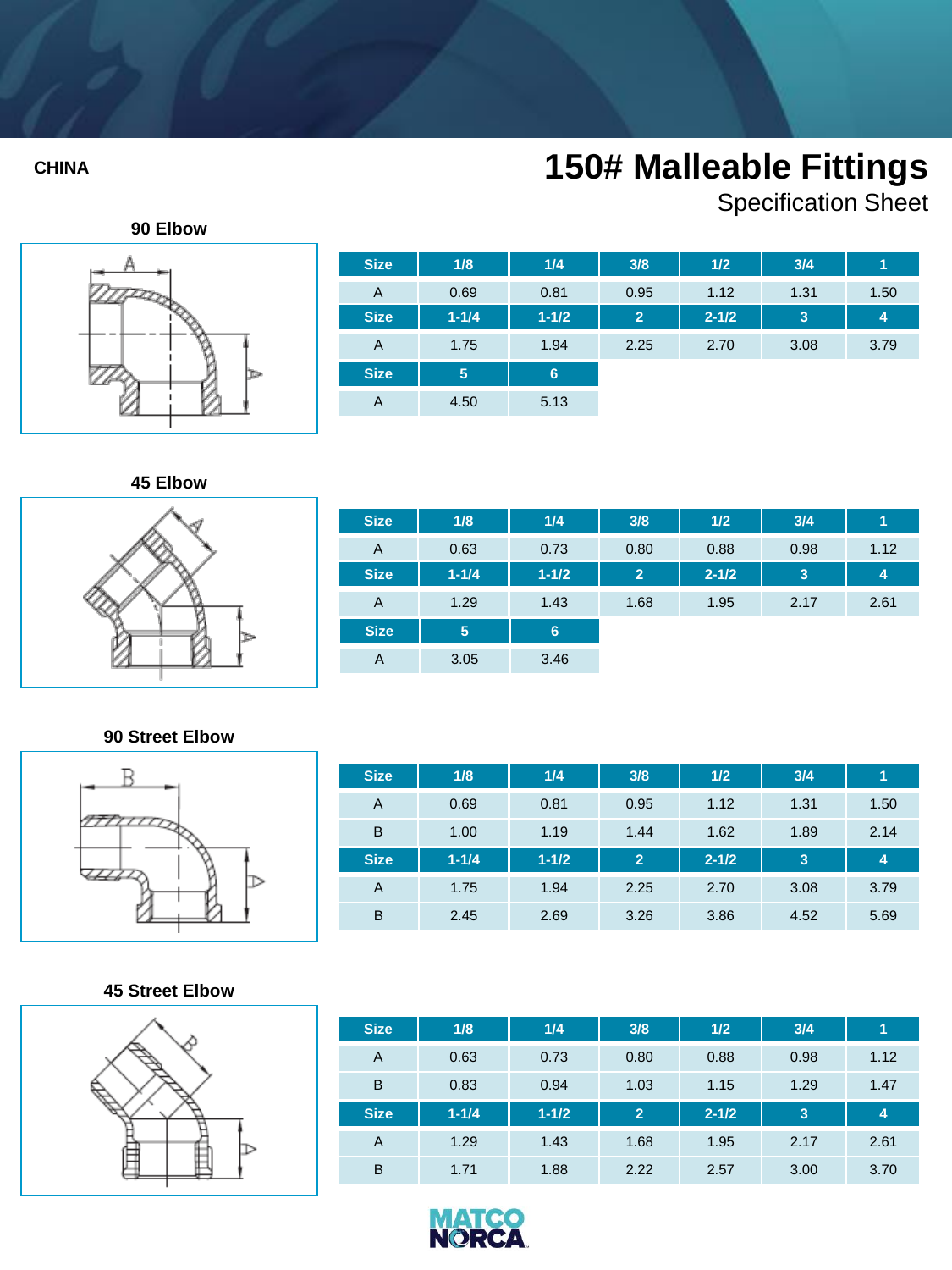Specification Sheet

## **Reducing Elbow**



| <b>Size</b>  | 1/4x1/8                  |                          | 3/8x1/8     | $3/8x$ 1/4           | $1/2x$ 1/4    |      | 1/2x3/8     | 3/4x1/4              | 3/4x3/8       | 3/4x1/2                  |
|--------------|--------------------------|--------------------------|-------------|----------------------|---------------|------|-------------|----------------------|---------------|--------------------------|
| A            | 0.74                     |                          | 0.81        | 0.88                 | 0.97          |      | 1.04        | 1.05                 | 1.12          | 1.20                     |
| B            | 0.76                     |                          | 0.85        | 0.90                 | 0.98          |      | 1.03        | 1.08                 | 1.13          | 1.22                     |
| <b>Size</b>  | 1x1/2                    | 1x3/4                    |             | $1 - 1/4 \times 1/2$ | $1 - 1/4x3/4$ |      | $1 - 1/4x1$ | $1 - 1/2 \times 1/2$ | $1 - 1/2x3/4$ | $1 - 1/2x1$              |
| $\mathsf{A}$ | 1.26                     | 1.37                     |             | 1.34                 | 1.45          |      | 1.58        | 1.38                 | 1.52          | 1.65                     |
| B            | 1.40                     | 1.45                     |             | 1.53                 | 1.62          |      | 1.67        | 1.64                 | 1.75          | 1.80                     |
| <b>Size</b>  |                          | $1 - 1/2 \times 1 - 1/4$ |             | 2x1/2                | 2x3/4         | 2x1  |             | $2x1 - 1/4$          | $2x1 - 1/2$   | $2 - 1/2 \times 1 - 1/4$ |
| A            |                          |                          |             |                      |               |      |             |                      |               |                          |
|              |                          | 1.82                     |             | 1.48                 | 1.60          | 1.73 |             | 1.90                 | 2.02          | 1.99                     |
| B            |                          | 1.88                     |             | 1.87                 | 1.97          | 2.02 |             | 2.10                 | 2.16          | 2.36                     |
| <b>Size</b>  | $2 - 1/2 \times 1 - 1/2$ |                          | $2 - 1/2x2$ |                      | $3x1-1/2$     |      | 3x2         | $3x2-1/2$            | 4x2           | 4x3                      |
| $\mathsf{A}$ | 2.16                     |                          | 2.39        |                      | 2.29          |      | 2.52        | 2.83                 | 2.72          | 3.30                     |

### **Side Outlet Elbow**



| <b>Size</b> | V2.  |      |
|-------------|------|------|
|             | 1.10 | 1.30 |



| <b>Size</b>    | 1/8       | 1/4       | 3/8            | 1/2       | 3/4  | 1    |
|----------------|-----------|-----------|----------------|-----------|------|------|
| A              | 0.69      | 0.81      | 0.95           | 1.12      | 1.31 | 1.50 |
| <b>Size</b>    | $1 - 1/4$ | $1 - 1/2$ | $\overline{2}$ | $2 - 1/2$ | 3    | 4    |
| $\overline{A}$ | 1.75      | 1.94      | 2.25           | 2.70      | 3.08 | 3.79 |
| <b>Size</b>    | 5         | 6         |                |           |      |      |
| A              | 4.50      | 5.13      |                |           |      |      |

## **Street Service Tee**



| <b>Size</b> | 1/2  | 3/4  |      |
|-------------|------|------|------|
|             | 1.12 | 1.31 | 1.50 |
| R           | 1.62 | 1.89 | 2.14 |

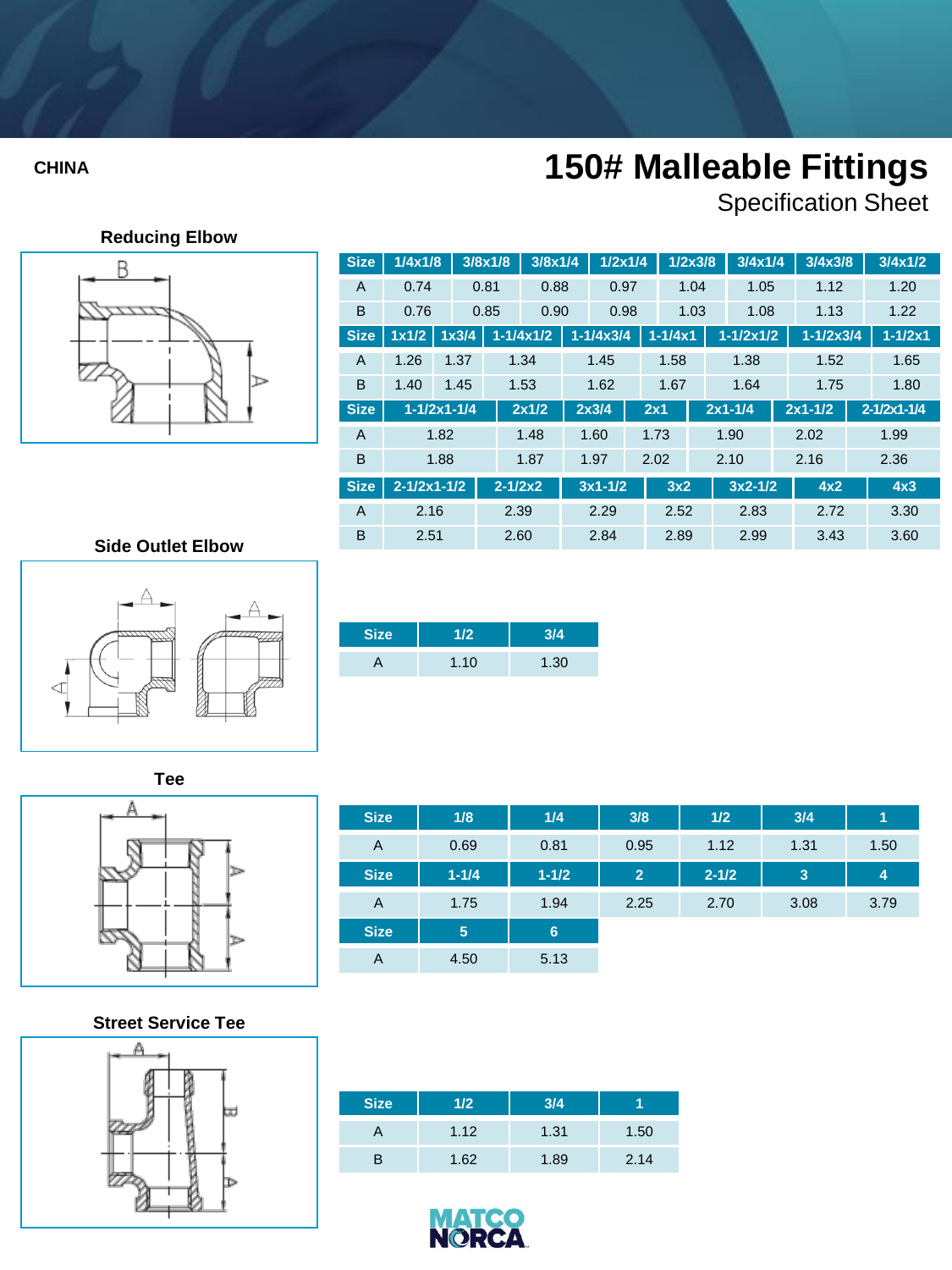Specification Sheet





B

| <b>Size</b> | $1/2x$ $1/4$         | 1/2x3/8                             | 3/4x1/4     | 3/4x3/8              | 3/4x1/2              | 1x1/4                | 1x3/8                    | 1x1/2     | 1x3/4                    |
|-------------|----------------------|-------------------------------------|-------------|----------------------|----------------------|----------------------|--------------------------|-----------|--------------------------|
| A           | 0.97                 | 1.04                                | 1.05        | 1.12                 | 1.20                 | 1.11                 | 1.18                     | 1.26      | 1.37                     |
| B           | 0.98                 | 1.03                                | 1.08        | 1.13                 | 1.22                 | 1.22                 | 1.28                     | 1.40      | 1.45                     |
| <b>Size</b> | $1 - 1/4 \times 1/2$ | $1 - 1/4x3/4$                       | $1 - 1/4x1$ |                      | $1 - 1/2 \times 1/2$ | $1 - 1/2x3/4$        | $1 - 1/2 \times 1 - 1/4$ | 2x1/2     | 2x3/4                    |
| A           | 1.34                 | 1.45                                | 1.58        |                      | 1.41                 | 1.52                 | 1.82                     | 1.49      | 1.60                     |
| B           | 1.53                 | 1.62                                | 1.67        |                      | 1.66                 | 1.75                 | 1.88                     | 1.88      | 1.97                     |
| <b>Size</b> | 2x1                  | $2x1-1/4$                           | $2x1 - 1/2$ | $2 - 1/2 \times 1/2$ |                      | $2 - 1/2 \times 3/4$ | $2 - 1/2x1$              |           | $2 - 1/2 \times 1 - 1/2$ |
| A           | 1.73                 | 1.90                                | 2.02        | 1.62                 |                      | 1.74                 | 1.87                     |           | 2.16                     |
| B           | 2.02                 | 2.10                                | 2.16        | 2.25                 |                      | 2.32                 | 2.37                     |           | 2.51                     |
| <b>Size</b> | $2 - 1/2x2$          | 3x1                                 | $3x1-1/4$   | $3x1 - 1/2$          | 3x2                  | $3x2-1/2$            | 4x2                      | $4x2-1/2$ | 4x3                      |
| A           | 2.39                 | 2.00                                | 2.17        | 2.29                 | 2.52                 | 2.83                 | 2.74                     | 3.05      | 3.30                     |
| B           | 2.60                 | 2.66                                | 2.74        | 2.80                 | 2.89                 | 2.99                 | 3.41                     | 3.51      | 3.60                     |
| Size        |                      | 1/2x1/4x1/2 3/4x1/2x1/2 3/4x1/2x3/4 |             |                      | 3/4x1/2x1            | 1x1/4x1              | 1x1/2x1/2                |           | 1x1/2x3/4 1x1/2x1        |
| A           | 1.12                 | 1.20                                |             | 1.31                 | 1.50                 | 1.46                 | 1.26                     | 1.37      | 1.50                     |
| B           | 1.12                 |                                     | 1.22        | 1.31                 | 1.34                 | 1.46                 | 1.40                     | 1.45      | 1.50                     |
| C           | 0.98                 |                                     | 1.12        | 1.22                 | 1.30                 | 1.18                 | 1.12                     | 1.22      | 1.40                     |

|                |      |      |      |      |      |      |      |      | Size 1x3/4x3/4 1x3/4x1 1-1/4x1/2x1/2 1-1/4x1/2x3/4 1-1/4x1/2x1-1/4 1-1/4x3/4x1/2 1-1/4x3/4x3/4 1-1/4x3/4x1 1-1/4x3/4x1-1/4 1-1/4x3/4x1x1/2 |      |
|----------------|------|------|------|------|------|------|------|------|--------------------------------------------------------------------------------------------------------------------------------------------|------|
| - A            | 1.37 | 1.50 | 1.34 | 1.38 | 1.75 | 1.58 | 1.45 | 1.58 | 1.75                                                                                                                                       | 1.34 |
| $\overline{B}$ | 1.45 | 1.50 | 1.50 | 1.50 | 1.75 | 1.67 | 1.62 | 1.67 | 1.75                                                                                                                                       | 1.53 |
|                | 1.31 | 1.45 | 1.06 | 1.14 | 1.53 | 1.46 | 1.31 | 1.45 | 1.62                                                                                                                                       | l.26 |

|                |                                              |                                                                                                                                                                                                                                                                                                                                    |                                                                                                                                                                                                                                                                                                                                    |      |                                                                                                                                                                                                                                                                                                                                                                                      |                   |                              |          | Size   1-1/4x1x3/4   1-1/4x1x1   1-1/4x1x1-1/4   1-1/2x1/2x1   1-1/2x1/2x1-1/2   1-1/2x3/4x3/4   1-1/2x3/4x1   1-1/2x3/4x1-1/4   1-1/2x3/4x1-1/2   1-1/2x3/4x1-1/2   1-1/2x1x1 |       |
|----------------|----------------------------------------------|------------------------------------------------------------------------------------------------------------------------------------------------------------------------------------------------------------------------------------------------------------------------------------------------------------------------------------|------------------------------------------------------------------------------------------------------------------------------------------------------------------------------------------------------------------------------------------------------------------------------------------------------------------------------------|------|--------------------------------------------------------------------------------------------------------------------------------------------------------------------------------------------------------------------------------------------------------------------------------------------------------------------------------------------------------------------------------------|-------------------|------------------------------|----------|--------------------------------------------------------------------------------------------------------------------------------------------------------------------------------|-------|
| $\overline{A}$ | 1.45                                         | 1.58                                                                                                                                                                                                                                                                                                                               | 1.75                                                                                                                                                                                                                                                                                                                               | 1.73 | 1.94                                                                                                                                                                                                                                                                                                                                                                                 | 1.50              | 1.73                         | 1.81     | 1.94                                                                                                                                                                           | 1.65  |
| B              | 1.62                                         | 1.67                                                                                                                                                                                                                                                                                                                               | 1.75                                                                                                                                                                                                                                                                                                                               | 1.81 | 1.94                                                                                                                                                                                                                                                                                                                                                                                 | 1.69              | 1.81                         | 1.89     | 1.94                                                                                                                                                                           | 1.80  |
| C.             | 1.37                                         | 1.50                                                                                                                                                                                                                                                                                                                               | 1.67                                                                                                                                                                                                                                                                                                                               | 1.34 | 1.66                                                                                                                                                                                                                                                                                                                                                                                 | 1.26              | 1.38                         | 1.62     | 1.75                                                                                                                                                                           | 1.50  |
|                |                                              |                                                                                                                                                                                                                                                                                                                                    |                                                                                                                                                                                                                                                                                                                                    |      | Size 1-1/2x1x1-1/2 1-1/2x1-1/4x1/2 1-1/2x1-1/4x3/4 1-1/2x1-1/4x1 1-1/2x1-1/4x1-1/4 1-1/2x1-1/4x1-1/4                                                                                                                                                                                                                                                                                 |                   |                              | 2x1/2x2  | 2x3/4x2                                                                                                                                                                        | 2x1x1 |
|                | $\overline{A}$ $\overline{A}$ $\overline{A}$ | $\overline{A}$ and $\overline{A}$ and $\overline{A}$ and $\overline{A}$ and $\overline{A}$ and $\overline{A}$ and $\overline{A}$ and $\overline{A}$ and $\overline{A}$ and $\overline{A}$ and $\overline{A}$ and $\overline{A}$ and $\overline{A}$ and $\overline{A}$ and $\overline{A}$ and $\overline{A}$ and $\overline{A}$ and | $\overline{A}$ and $\overline{A}$ and $\overline{A}$ and $\overline{A}$ and $\overline{A}$ and $\overline{A}$ and $\overline{A}$ and $\overline{A}$ and $\overline{A}$ and $\overline{A}$ and $\overline{A}$ and $\overline{A}$ and $\overline{A}$ and $\overline{A}$ and $\overline{A}$ and $\overline{A}$ and $\overline{A}$ and |      | $\overline{A}$ $\overline{C}$ $\overline{C}$ $\overline{C}$ $\overline{C}$ $\overline{C}$ $\overline{C}$ $\overline{C}$ $\overline{C}$ $\overline{C}$ $\overline{C}$ $\overline{C}$ $\overline{C}$ $\overline{C}$ $\overline{C}$ $\overline{C}$ $\overline{C}$ $\overline{C}$ $\overline{C}$ $\overline{C}$ $\overline{C}$ $\overline{C}$ $\overline{C}$ $\overline{C}$ $\overline{$ | $\overline{A}$ 00 | $\lambda$ $\Delta$ $\lambda$ | $\Omega$ | $\Omega$                                                                                                                                                                       | 170   |

|                | .80  | 1.34 | .43 | 1.58 | 1.75 | 1.88 | .88  | 1.97 | 1.50 |
|----------------|------|------|-----|------|------|------|------|------|------|
| B              | 1.94 | 1.66 |     | .80  | 1.88 | 1.94 | 2.25 | 2.25 | 2.01 |
| $\overline{A}$ | 1.94 | 1.41 | .52 | 1.65 | 1.82 | 1.94 | 2.25 | 2.25 | 1.73 |

|                |                |      |      |      | ISize  2x1x1-1/2     2x1x2     2x1-1/4x1   2x1-1/4x1-1/4    2x1-1/4x1-1/2     2x1-1/4x2   2x1-1/2x34   2x1-1/2x1   2x1-1/2x1-1/4   2x1-1/2x1-1/2     2x1-1/2x2 |      |      |      |      |      |      |
|----------------|----------------|------|------|------|----------------------------------------------------------------------------------------------------------------------------------------------------------------|------|------|------|------|------|------|
| $\overline{A}$ | 2.02           | 2.25 | .58  | .90  | 2.02                                                                                                                                                           | 2.25 | 1.56 |      | 1.90 | 2.02 | 2.25 |
| <b>B</b>       | $2.16^{\circ}$ | 2.25 | 2.01 | 2.10 | 2.16                                                                                                                                                           | 2.25 | 1.93 | 2.02 | 2.10 | 2.16 | 2.25 |
|                | .80            | 2.02 | 1.73 | 1.75 | 0.88 <sub>1</sub>                                                                                                                                              | 2.10 | 1.48 | .65  | 1.82 | 1.94 | 2.16 |

## **Side Outlet Tee**



| <b>Size</b> | 1/2  | 3/4  |
|-------------|------|------|
| Α           | 1.10 | 1.30 |

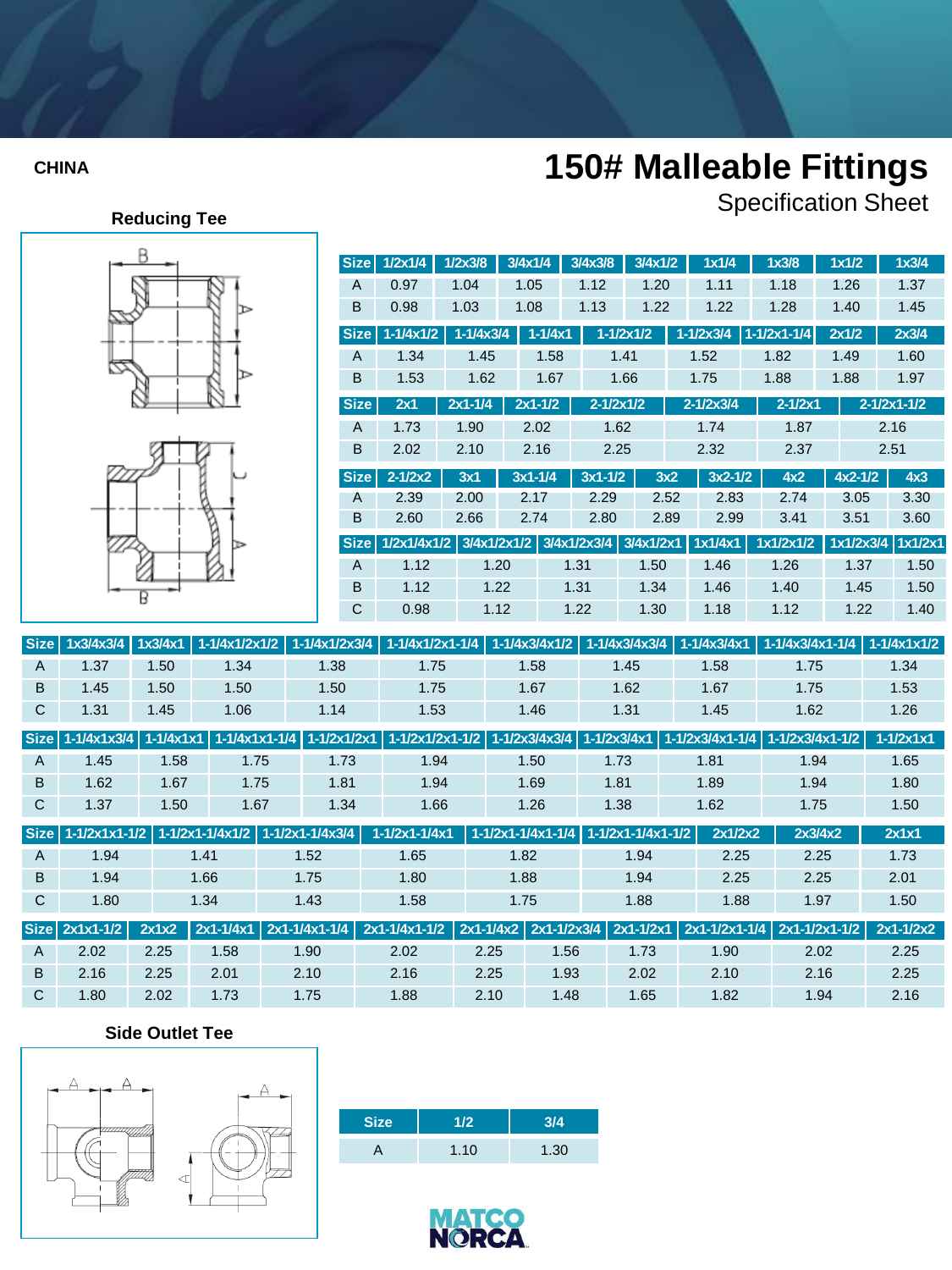Specification Sheet







## **Square Head Plug**



| <b>Size</b>    | 1/8            | 1/4              | 3/8            | 1/2              | 1/2<br>(Solid) | 3/4  |
|----------------|----------------|------------------|----------------|------------------|----------------|------|
| $\overline{A}$ | 0.61           | 0.72             | 0.79           | 0.94             | 0.94           | 1.07 |
| <b>Size</b>    | $\overline{1}$ | $1 - 1/4$        | $1 - 1/2$      | $\overline{2}$   | $2 - 1/2$      | 3    |
| $\overline{A}$ | 1.23           | 1.36             | 1.45           | 1.56             | 1.81           | 1.93 |
|                |                |                  |                |                  |                |      |
| <b>Size</b>    | $\overline{4}$ | 4<br>(Bar Style) | $6\phantom{1}$ | 6<br>(Bar Style) |                |      |
| A              | 2.54           | 2.22             | 2.82           | 2.66             |                |      |
|                |                |                  |                |                  |                |      |

## **Square Countersunk Plug**



**Size 1 1-1/2 2** A 0.75 0.83 0.88

**Cross**



| <b>Size</b> | 1/4       | 3/8       | 1/2            | 3/4       |      |
|-------------|-----------|-----------|----------------|-----------|------|
| A           | 0.81      | 0.95      | 1.12           | 1.31      | 1.50 |
| <b>Size</b> | $1 - 1/4$ | $1 - 1/2$ | $\overline{2}$ | $2 - 1/2$ |      |
| A           | 1.75      | 1.94      | 2.25           | 2.70      |      |

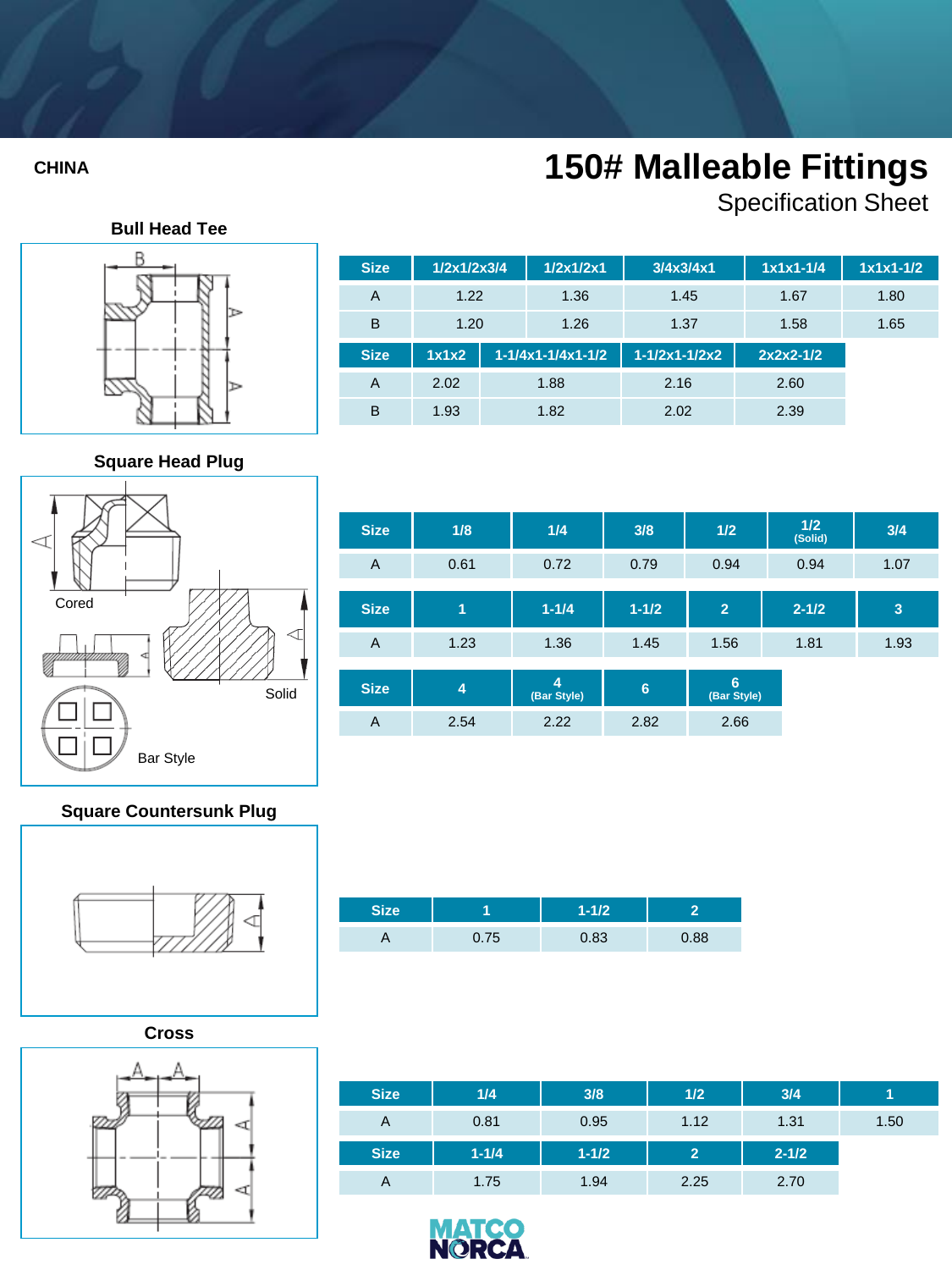Specification Sheet







**Floor Flange**



| <b>Size</b> | 1/4       | 3/8       | 1/2            | 3/4  |      |
|-------------|-----------|-----------|----------------|------|------|
| н           | 0.47      | 0.55      | 0.55           | 0.63 | 0.67 |
| <b>Size</b> | $1 - 1/4$ | $1 - 1/2$ | $\overline{2}$ |      |      |
| Н           | 0.75      | 0.87      | 0.99           |      |      |

**Union**



| <b>Size</b> | 1/8       | 1/4       | 3/8            | 1/2       | 3/4  |      |
|-------------|-----------|-----------|----------------|-----------|------|------|
| A           | 1.26      | 1.44      | 1.62           | 1.71      | 1.95 | 2.07 |
| <b>Size</b> | $1 - 1/4$ | $1 - 1/2$ | $\overline{2}$ | $2 - 1/2$ | 3    | 4    |
| A           | 2.27      | 2.40      | 2.76           | 3.23      | 3.51 | 3.86 |

**Cap**



| <b>Size</b> | 1/8       | 1/4            | 3/8       | 1/2  | 3/4  |      | $1 - 1/4$ |
|-------------|-----------|----------------|-----------|------|------|------|-----------|
| A           | 0.53      | 0.63           | 0.74      | 0.87 | 0.97 | 1.16 | 1.28      |
| <b>Size</b> | $1 - 1/2$ | $\overline{2}$ | $2 - 1/2$ | 3    | 4    | 5    | 6         |
| A           | 1.33      | 1.45           | 1.70      | 1.80 | 2.08 | 2.32 | 2.55      |

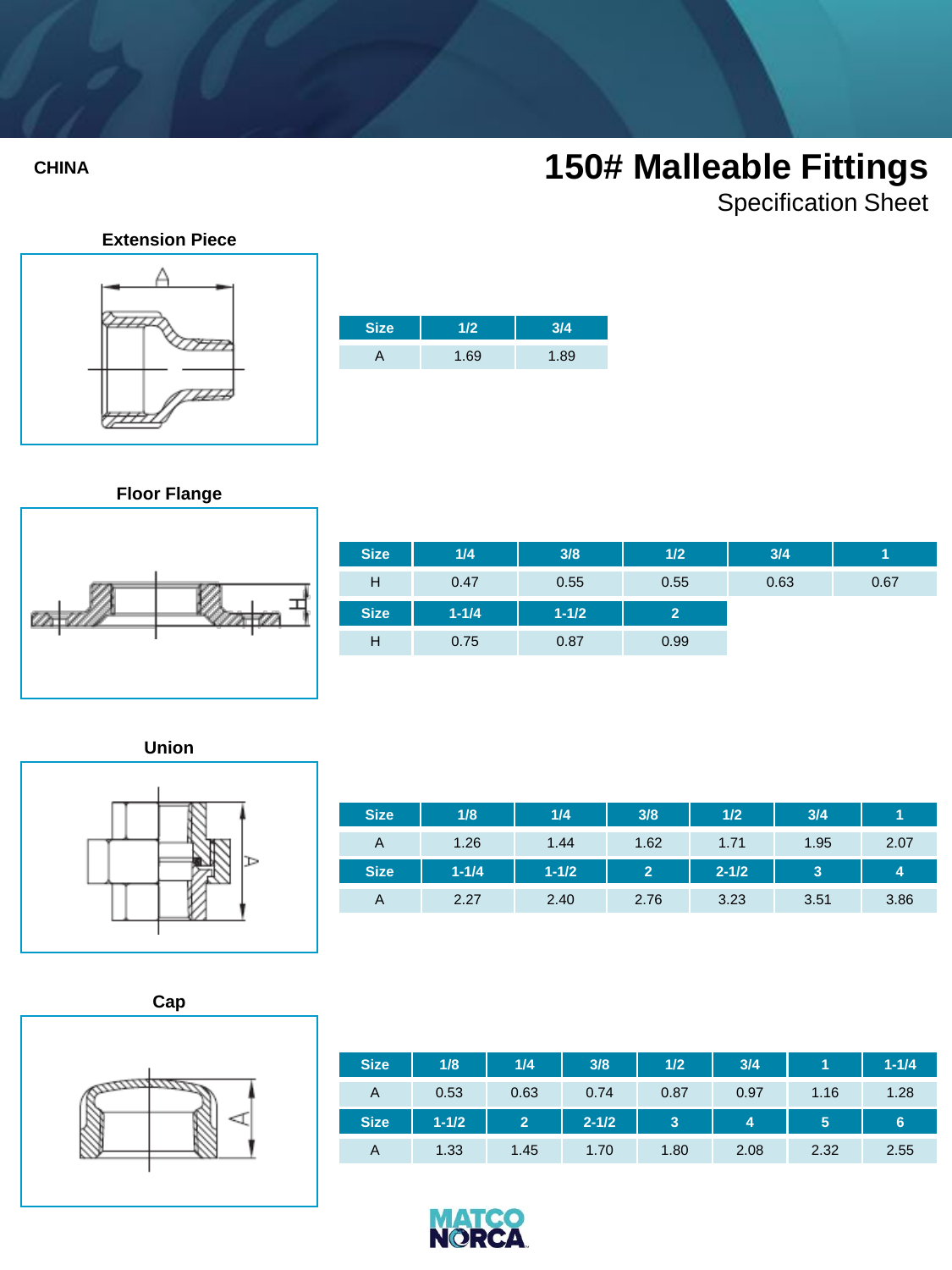Specification Sheet



| <b>Size</b> | 1/8       | 1/4            | 3/8       | 1/2  | 3/4  |      | $1 - 1/4$ |
|-------------|-----------|----------------|-----------|------|------|------|-----------|
| A           | 0.95      | 1.06           | 1.16      | 1.34 | 1.54 | 1.67 | 1.93      |
| <b>Size</b> | $1 - 1/2$ | $\overline{2}$ | $2 - 1/2$ | 3    | 4    | 5    | 6         |
| A           | 2.15      | 2.53           | 2.88      | 3.18 | 3.69 | 3.74 | 4.14      |

## **Reducing Coupling**



| <b>Size</b> | 1/4x1/8       | 3/8x1/8                  | 3/8x1/4       | 1/2x1/8     | $1/2x$ $1/4$  | 1/2x3/8              | 3/4x1/8           |
|-------------|---------------|--------------------------|---------------|-------------|---------------|----------------------|-------------------|
| A           | 1.00          | 1.13                     | 1.13          | 1.25        | 1.25          | 1.25                 | 1.44              |
| <b>Size</b> | 3/4x1/4       | 3/4x3/8                  | 3/4x1/2       | 1x1/4       | 1x3/8         | 1x1/2                | 1x3/4             |
| A           | 1.44          | 1.44                     | 1.44          | 1.69        | 1.69          | 1.69                 | 1.69              |
| <b>Size</b> | $1 - 1/4x3/8$ | $1 - 1/4 \times 1/2$     | $1 - 1/4x3/4$ | $1 - 1/4x1$ | $1 - 1/2x3/8$ | $1 - 1/2 \times 1/2$ | $1 - 1/2x3/4$     |
| A           | 2.06          | 2.06                     | 2.06          | 2.06        | 2.31          | 2.31                 | 2.31              |
| <b>Size</b> | $1 - 1/2x1$   | $1 - 1/2 \times 1 - 1/4$ | 2x3/8         | 2x1/2       | 2x3/4         | 2x1                  | $2x1 - 1/4$       |
| A           | 2.31          | 2.31                     | 2.81          | 2.81        | 2.81          | 2.81                 | 2.81              |
| <b>Size</b> | $2x1-1/2$     | $2 - 1/2 \times 1/2$     | $2 - 1/2x3/4$ |             | $2 - 1/2x1$   | $2 - 1/2x - 1/4$     | $2 - 1/2x1 - 1/2$ |
| A           | 2.81          | 3.25                     | 3.25          |             | 3.25          | 3.25                 | 3.25              |
| <b>Size</b> | $2 - 1/2x2$   | 3x1/2                    | 3x3/4         | 3x1         | $3x1 - 1/4$   | $3x1 - 1/2$          | 3x2               |
| A           | 3.25          | 3.69                     | 3.69          | 3.69        | 3.69          | 3.69                 | 3.69              |
| <b>Size</b> | $3x2-1/2$     | $4x1 - 1/2$              | 4x2           | $4x2-1/2$   | 4x3           |                      |                   |
| A           | 3.69          | 4.39                     | 4.39          | 4.39        | 4.39          |                      |                   |

## **Right & Left Coupling**



| <b>Size</b> | 1/2       | 3/4  |      | $1 - 1/4$ | $1 - 1/2$ | $\overline{2}$ |
|-------------|-----------|------|------|-----------|-----------|----------------|
| A           | 1.34      | 1.52 | 1.67 | 1.93      | 2.15      | 2.53           |
| <b>Size</b> | $2 - 1/2$ | 3    | 4    |           |           |                |
| A           | 2.88      | 3.18 | 3.69 |           |           |                |